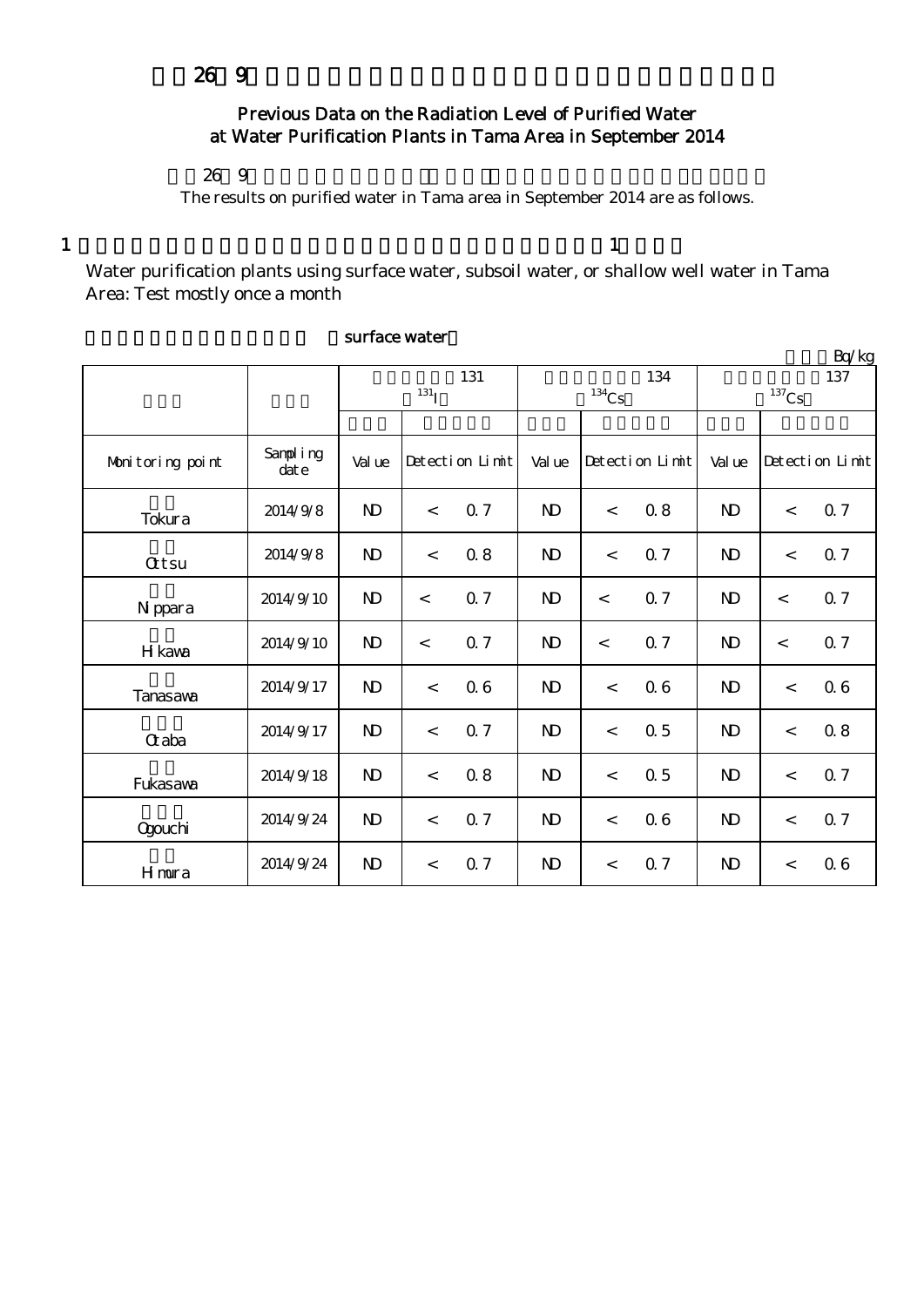subsoil water

|                  |                  | 131<br>$^{131}$ I |                          |     |              | $^{134}\mathrm{Cs}$ | 134 | —∽~<br>137<br>$^{137}\mathrm{Cs}$ |                 |                |
|------------------|------------------|-------------------|--------------------------|-----|--------------|---------------------|-----|-----------------------------------|-----------------|----------------|
|                  |                  |                   |                          |     |              |                     |     |                                   |                 |                |
| Monitoring point | Sampling<br>date | Val ue            | Detection Limit          |     | Value        | Detection Limit     |     | Val ue                            | Detection Limit |                |
| Chi gasedai ni   | 2014/9/9         | $\mathbf{N}$      | $\lt$                    | 0.7 | $\mathbf{N}$ | $\prec$             | 06  | $\mathbf{D}$                      | $\prec$         | Q 7            |
| H nat awada      | 2014/9/9         | $\mathbf{D}$      | $\lt$                    | 0.7 | $\mathbf{D}$ | $\,<$               | 0.5 | N <sub>D</sub>                    | $\lt$           | Q <sub>7</sub> |
| Nari ki          | 2014/9/11        | $\mathbf{N}$      | $\lt$                    | 0.7 | $\mathbf{D}$ | $\lt$               | 0.8 | N <sub>D</sub>                    | $\,<$           | 0.7            |
| Fut anat ao      | 2014/9/11        | $\mathbf{D}$      | $\overline{\phantom{a}}$ | 06  | $\mathbf{D}$ | $\,<$               | 0.8 | N <sub>D</sub>                    | $\prec$         | 06             |
| Takat suki       | 2014/9/16        | $\mathbf{N}$      | $\prec$                  | 0.7 | $\mathbf{D}$ | $\prec$             | 06  | $\mathbf{N}$                      | $\lt$           | 06             |
| Savai dai i chi  | 2014/9/25        | $\mathbf{N}$      | $\lt$                    | 0.7 | $\mathbf{N}$ | $\prec$             | 0.5 | $\mathbf{D}$                      | $\lt$           | 0.7            |
| Savai dai ni     | 2014/9/25        | $\mathbf{D}$      | $\lt$                    | 0.7 | $\mathbf{D}$ | $\prec$             | 06  | $\mathbf{D}$                      | $\lt$           | 0.8            |
| MIt akesann      | 2014/9/29        | $\mathbf{D}$      | $\lt$                    | 0.7 | $\mathbf{D}$ | $\prec$             | 0.7 | N <sub>D</sub>                    | $\prec$         | 08             |

## shallow well

|                  |                      |              |       |                 |              |          |                 |                     |         | Rn/kg                |  |
|------------------|----------------------|--------------|-------|-----------------|--------------|----------|-----------------|---------------------|---------|----------------------|--|
|                  |                      | 131          |       |                 | 134          |          |                 | 137                 |         |                      |  |
|                  |                      | $^{131}$ T   |       |                 |              | $134$ Cs |                 | $^{137}\mathrm{Cs}$ |         |                      |  |
|                  |                      |              |       |                 |              |          |                 |                     |         |                      |  |
| Monitoring point | Sampling<br>$\det e$ | Val ue       |       | Detection Limit | Val ue       |          | Detection Limit | Val ue              |         | $Detecti$ on $Limit$ |  |
| Sugi nami        | 2014/9/4             | $\mathbf{D}$ | $\lt$ | 0.9             | $\mathbf{N}$ | $\lt$    | 0.7             | $\mathbf{D}$        | $\,<\,$ |                      |  |
| Kaniyot sugi     | 2014/9/16            | $\mathbf{D}$ | $\lt$ | 0.8             | $\mathbf{D}$ | $\,<\,$  | 0.7             | $\mathbf{D}$        | $\,<\,$ | 0.7                  |  |
| kamiisi hara     | 2014/9/29            | $\mathbf{D}$ | $\lt$ | Q <sub>7</sub>  | ND.          | $\lt$    | 06              | $\mathbf{D}$        | $\lt$   | Q <sub>7</sub>       |  |

 $Br/kg$